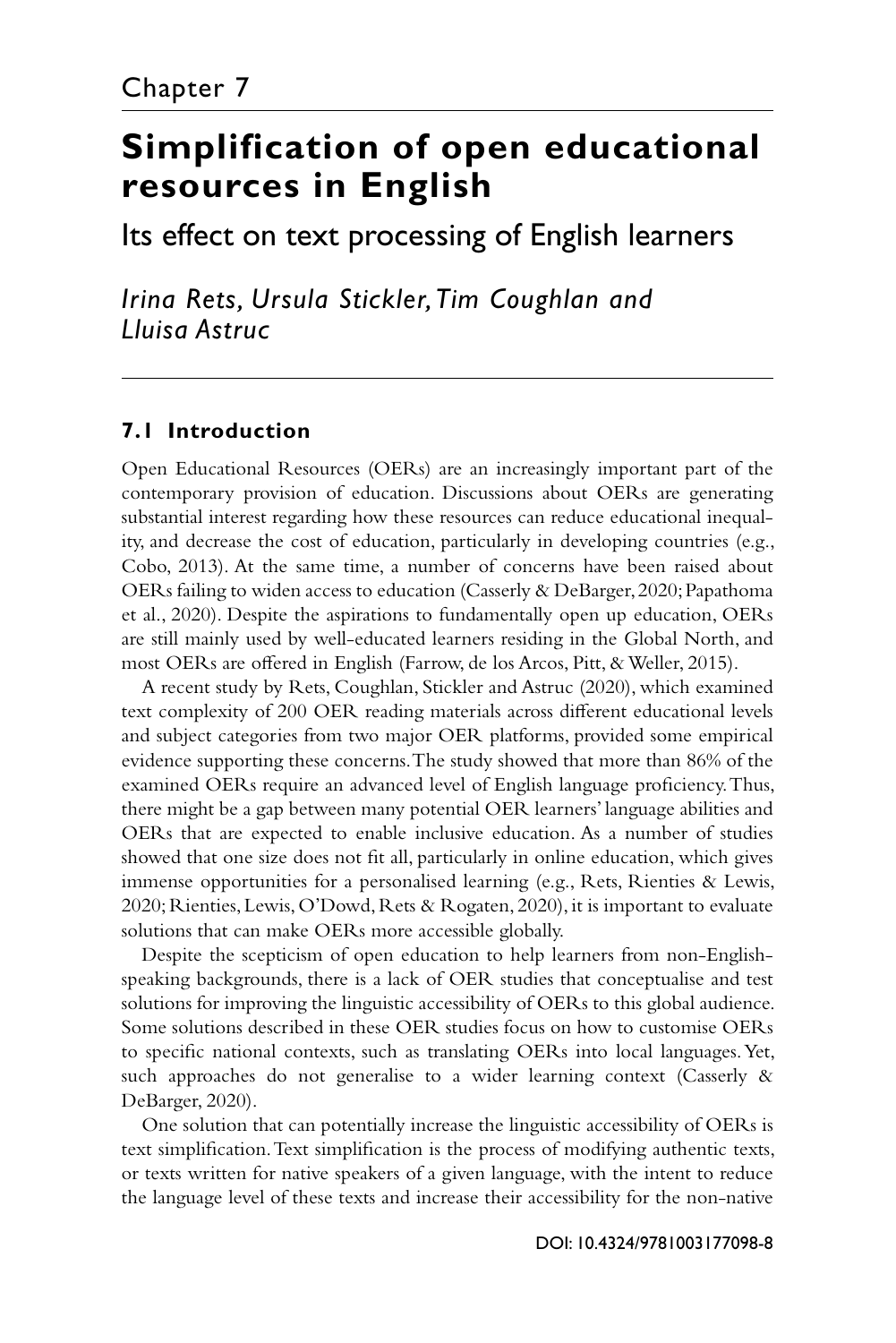speakers of this language (Tickoo, 1993). Previous studies on text simplification showed that simplified materials can enhance the learner's comprehension of the text, increase learner autonomy, and provide more opportunities for a learning success scenario (e.g., Crossley & McNamara, 2016).

At the same time, several questions arise from the existing text simplification research. First, empirical evidence in previous text simplification studies has been obtained using traditional methods of reading research, such as comprehension tests, which might limit the breadth and depth of the analysis. Since reading is a cognitive activity that involves lower- and higher-level processes, there is a need to also explore the "processes of reading" rather than only investigate the "product of reading", which is text comprehension (e.g., Brunfaut & McCray, 2015). Secondly, no previous research on text simplification has been conducted in the OER context, despite the calls for more accessible OERs. With this in mind, the primary goal of this chapter was to obtain emerging evidence on the effect of OER text simplification on text processing of non-native English speakers (NNES). This research primarily used eye-tracking stimulated recall methodology and was underpinned by Khalifa & Weir's model of reading (2009), which are described next.

# **7.2 Eye-tracking stimulated recalls to investigate text processing**

An increasing number of studies investigate text processing through the use of eyetracking (Conklin, Pellicer-Sánchez & Carrol, 2018). In the field of reading research, eye-tracking is defined as the real-time registration of an individual's eye movements, typically as they read the information on a computer screen with an eye-tracking technology integrated or attached to it (Conklin et al., 2018). Eyetracking is also used as a stimulated recall interview technique in reading research, as part of which the recorded eye movements of the reader are played back to them after the reading task in order to stimulate the thoughts they were having during reading (e.g., Brunfaut & McCray, 2015).

Conceptualisations of processing levels vary depending on the focus of the underpinning reading theory. This research was mainly informed by Khalifa  $\&$ Weir's model of reading (2009). This model was particularly relevant for this research due to its componential approach to researching text processing, which makes the model amenable to transformation into a research instrument to be used for data analysis and data coding purposes. The model comprises a hierarchical system of eight distinct cognitive processes, which are thought to tap into different levels of processing complexity and which by working together result in text comprehension. These comprise the following:

- so-called lower-level processes word recognition, lexical access, syntactic parsing, and establishing propositional meaning;
- higher-level processes inferencing, building a mental model and creating a text level or intertextual representation.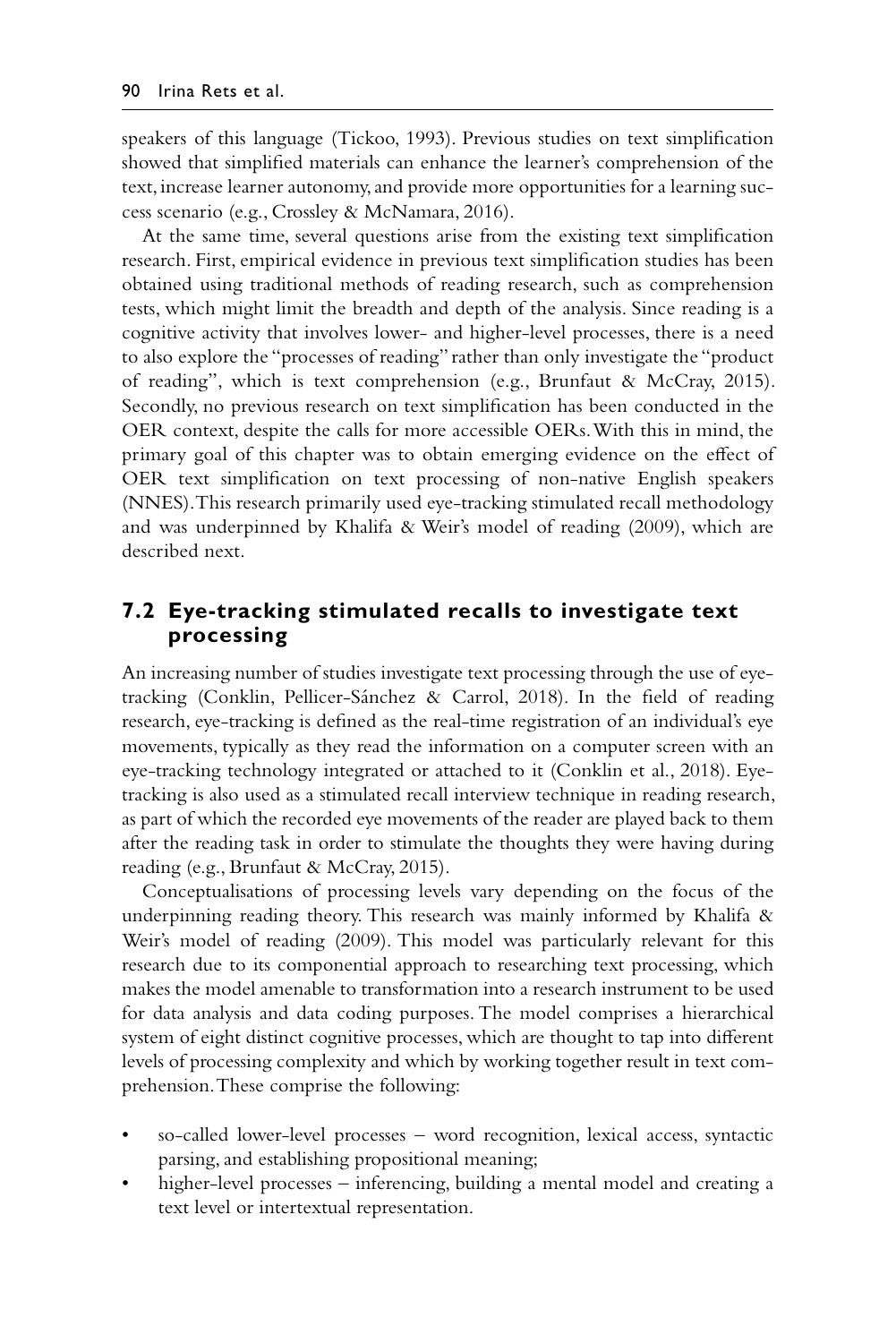Amongst the studies that explored text processing of NNES and were both informed by this model and used it as a coding framework for qualitative data analysis is Brunfaut and McCray's work (2015). The study used eye-tracking stimulated recall interview data to describe the kind of text processing participants were engaged in during reading in language test conditions. The study showed that almost the entire range of cognitive processes, as specified by Khalifa and Weir (2009) (except for intertextual representation), was used by participants while completing the test reading component. This suggested that the test quite comprehensively tapped into the construct of reading. Furthermore, the study found some processing trends associated with participants' language proficiency, such as relatively more frequent use of syntactic parsing and paragraph-level representations, but less frequent use of lexical access processing by more proficient participants.

Chapter 7 aims to pilot a potential solution for increasing the linguistic accessibility of OERs to NNES by eye-tracking stimulated recall interviews. Underpinned by Khalifa and Weir's model of reading (2009) this research allowed a comparison between the types of processing strategies verbalised by participants across the two text conditions – simplified OERs and authentic (unmodified) OERs. As such, the research question of this chapter was as follows: What is the effect of text simplification on text processing, as evidenced in the frequency of use of cognitive processing strategies by NNES in eye-tracking stimulated recall interviews?

# **7.3 Materials and methods**

### *7.3.1 Participants*

Our aim was to recruit a sample that would reflect the diversity of the population of OER learners. Since OERs are developed as universally available educational resources (Cobo, 2013), OER learners constitute a diverse audience of learners regarding their educational background, age, and location. As the overall aim of this chapter was to explore how lower-level proficiency NNES respond to OER text simplification, only participants' language proficiency was controlled during sampling.

Twelve adult NNES took part in this research on a voluntary basis. Due to calibration problems and common problems with eye-tracking data quality (Catrysse, Gijbels & Donche, 2018), only data of nine participants ( $M_{\text{age}} = 37.6$ , SD = 5.41) were available for the analysis. All participants were female, which was a reflection of the population from which they were recruited and which was a predominantly female group. All participants were recruited from the same class, an intermediate (B1) English language course, at a local adult community learning centre in the UK. Their language level was determined by this education centre through the entrance language examination and was benchmarked against the Common European Framework of Reference for Languages (CEFR) (Council of Europe, 2001). In terms of participants' educational background, most participants were university graduates ( $n = 6$ ),  $n = 2$  had vocational degrees,  $n = 1$  had an A-level qualification. Participants' language backgrounds varied to reflect the diversity of the OER learner population generally.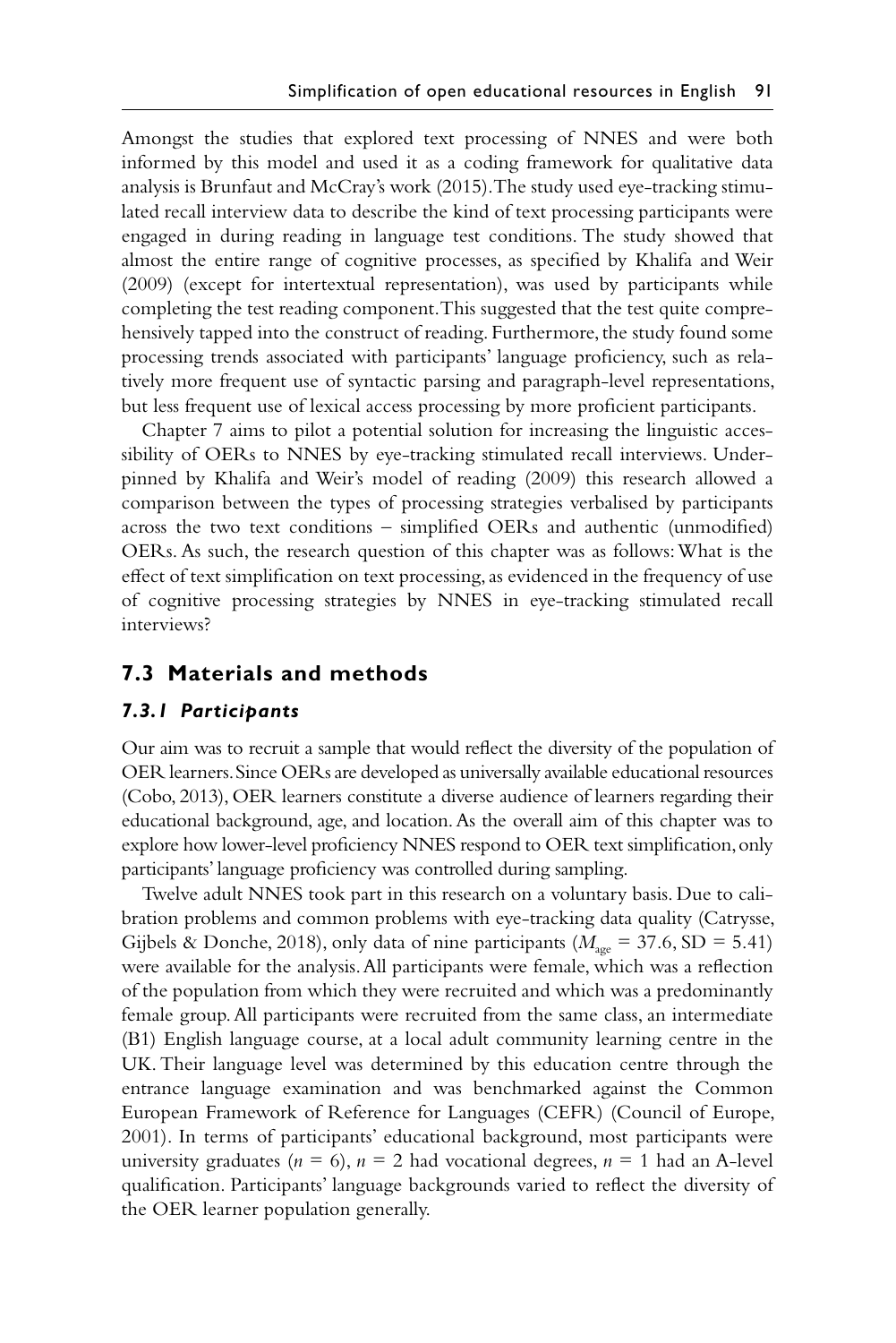## *7.3.2 Texts*

Two OER texts in the domain of natural sciences were selected from the OpenLearn (2020) platform: Text 1 (160 words, two paragraphs) was selected from the OER course "Why sustainable energy matters", and Text 2 (145 words, one paragraph) – from the OER course "Galaxies, stars and planets". Both selected texts were part of the first section of introductory courses; the courses required no prior educational background. To control for the learning effect in each reading, the selected texts represented different topics, but were within a largely similar topic domain. As there is no single approach to simplifying texts, text simplification in this research was performed in line with the text complexity categories revealed in the earlier works of the first author (Rets, Coughlan, et al., 2020; Rets & Rogaten, 2021). The text simplification strategies used in this chapter are presented in Table 7.1.

The final version of simplified Text 1 contained 164 words, two paragraphs; simplified Text 2 contained 147 words, one paragraph. Thus, a total of four texts (two original texts and two simplified versions of these texts) were used. For further details of the formatting of the text, and the technical characteristics of the eye-tracking equipment, please, see Rets (2021, pp. 128–129).

## *7.3.3 Procedure*

The session started with participants signing a consent form, completing a participant background questionnaire, and receiving oral instructions for their reading task. It was explained to participants that in this research their text comprehension would not be tested. However, since reading is a purpose-driven process, and in line with Catrysse et al. (2018), they were asked to read the texts as if they were taking the final language examination at their language learning centre. Reading was self-paced, and participants were asked to indicate they finished reading each

| Text simplification strategy               | Description of the strategy                                                |
|--------------------------------------------|----------------------------------------------------------------------------|
| Sentence length                            | Reduce the average number of words per<br>sentence                         |
| Word repetition                            | Increase the proportion of repeated words<br>in the text                   |
| Word length                                | Reduce the average number of syllables per<br>word                         |
| Noun elements per sentence                 | Reduce the average number of noun<br>elements per sentence                 |
| Amount of elementary and<br>advanced lexis | Decrease the proportion of advanced lexis<br>in terms of CEFR              |
| Word frequency                             | Increase the proportion of commonly used<br>lexis                          |
| Logical connectives                        | Increase the proportion of logical<br>connectives between/within sentences |
|                                            |                                                                            |

*Table 7.1* [Strategies used to simplify OERs](#page--1-0)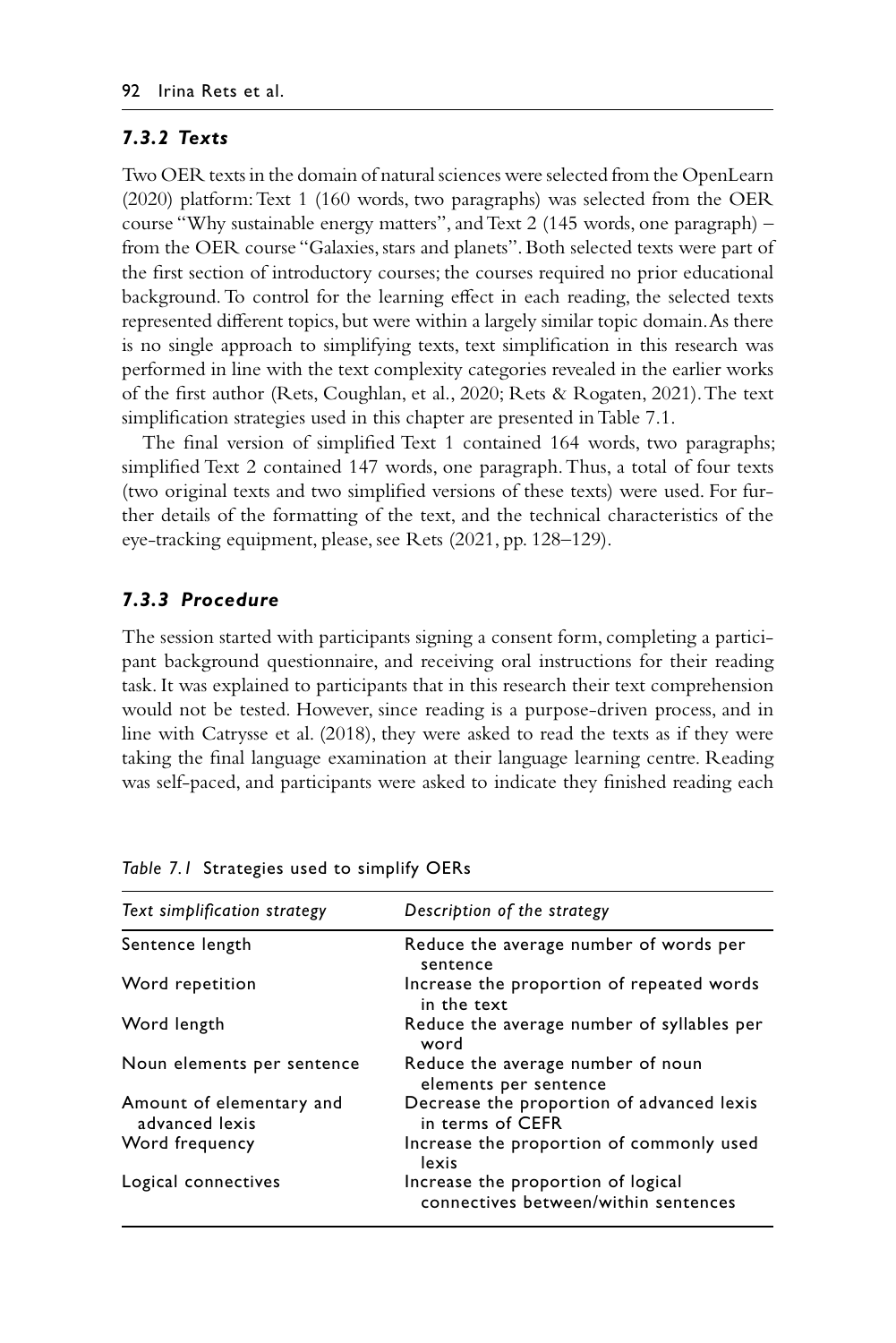text by pressing the escape button on the keyboard. After receiving the task instructions, a technical eye-tracking calibration test was conducted. This was followed by participants reading from the computer screen, while their eye movements were recorded. The texts were presented one at a time on the screen. Each participant read two texts: they first read either an authentic or a simplified OER, on one of the two topics outlined in Section 7.3.2.

The reading of each text was immediately followed by a stimulated recall interview in English on participants' cognitive processes during reading. The interviews were conducted using the gaze plot videos produced by the eye-tracking software. Before each interview, each gaze plot video was visually inspected to check the eye-tracking data quality. Eye-tracking data from three participants had a drift, and stimulated recalls were not conducted with these participants.

In the gaze plot videos with the remaining nine participants, a moving red dot represented the point of fixation and the size of the dot was an indication of how long a fixation lasted. The replay was slowed down in order to give participants time to verbalise what they were thinking about during reading. The replay was paused after each fixation and a look-back (the times each participant looked back in the text). The research protocol with the interview script used in this research included such questions as:

Here you fixated a lot / you are going back in the text. Why, do you think, you fixated on / looked back at this element in the text? What were you doing / thinking about?

The stimulated recall interviews were recorded using a video camera to capture both the eye movement replay and participants' verbalisations. The entire session with each participant lasted approximately 90min. The visualisation of the research procedure is presented in Figure 7.1.



*Figure 7.1* [Visualisation of the data collection procedure.](#page--1-0)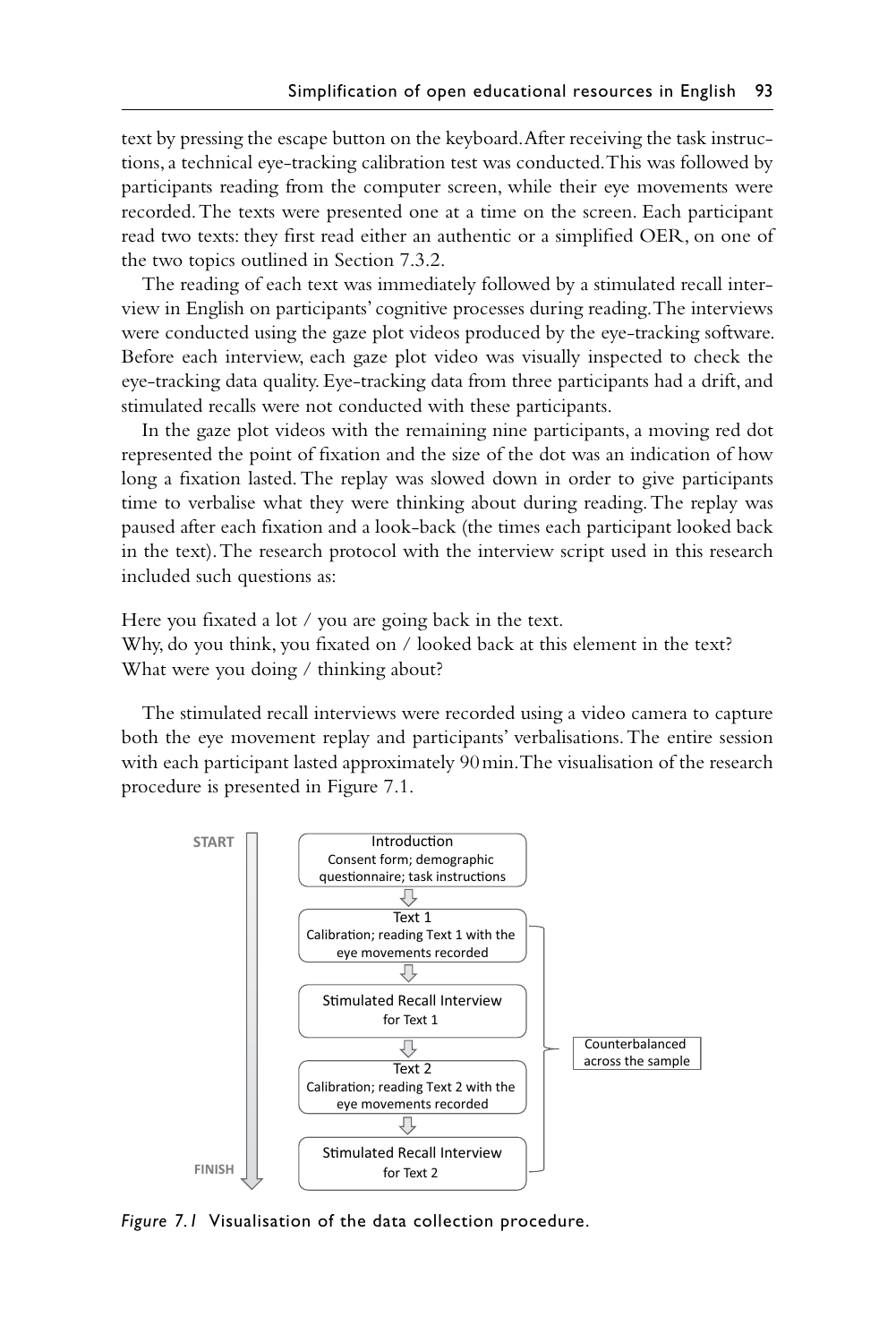#### *7.3.4 Data analysis*

Our research question was concerned with the effect of OER text simplification on text processing of NNES using the qualitative evidence from the eye-tracking stimulated recalls. Data analysed were comprised of 18 stimulated recall interview sessions ( $n = 9$  with participants reflecting on their reading of simplified OER texts, and  $n = 9$  – on their reading of the authentic texts). All 18 interview sessions were transcribed manually from the videotapes. The data were then manually coded in the qualitative analysis software package NVivo11, using the content analysis approach, as outlined by Neuendorf (2016). The aim was to analyse and code participants' thought processes during each eye fixation and look-back in the authentic and simplified texts they verbalised during the stimulated recalls. The average length of the transcribed interviews was 4000 words.

In the first coding cycle deductive coding was employed, using Khalifa and Weir's (2009) model of cognitive processing in reading as the a priori coding scheme. The last level of the original model – creating an intertextual representation – was removed from the coding scheme as participants read and reported on only one text at a time. In the second coding cycle inductive coding was employed to identify new processing strategies specific to the context of this research, which might not be reflected in the model of Khalifa and Weir's (2009), since their model was primarily used for test validation. Three additional codes were arrived at during the inductive coding process. In line with Neuendorf (2016), two inter-rater reliability sessions were conducted to finalise the coding scheme. The percent agreement after the first inter-rater reliability session was 75%. Having revised the coding scheme, paying particular attention to the category descriptions, the second interrater reliability session was conducted with a different independent rater. The final coding agreement with the third rater was 90%. Altogether, 80 codes were identified, which were then assigned to one of the ten cognitive processing strategies featured in the final version of the coding scheme. The final coding scheme used in this research with example quotes for each category is presented in Table 7.2.

## **7.4 Results**

## *7.4.1 Cognitive processing strategy use across the sample*

The first two strategies that concerned lower-level processing, namely word recognition and lexical access, were featured in participants' verbalisations when participants gave an account as to why they focused on a particular word in the text. Such accounts were mostly linked to participants experiencing confusion or difficulty in understanding the meaning of single words they encountered. Word recognition strategy seemed to be in use when participants tried to say the words out loud to themselves that they did not immediately recognise during reading.

Participant 8: I don't think I've seen the word "current" before. I wasn't sure how to pronounce it. Usually pronouncing the word to myself helps me identify what kind of word this is and keep this word in my mind during reading.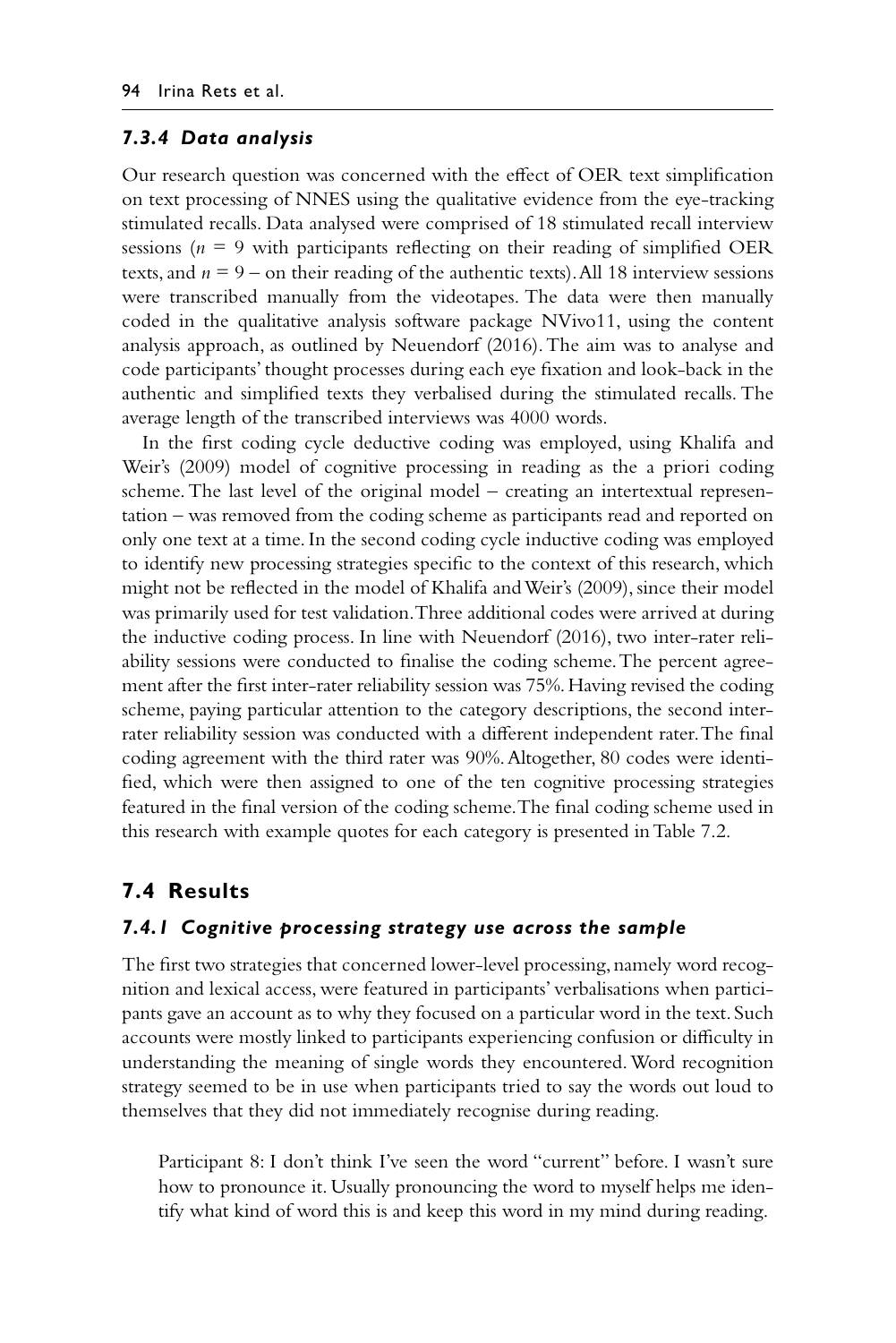| Level of<br>processing | Category                                 | Example quote                                                                                                                                                                                                                                                                    |
|------------------------|------------------------------------------|----------------------------------------------------------------------------------------------------------------------------------------------------------------------------------------------------------------------------------------------------------------------------------|
| Lower level            | word recognition                         | "When I saw 'encompasses', I tried<br>to pronounce it properly".                                                                                                                                                                                                                 |
|                        | lexical access                           | "Nevertheless I was thinking to<br>myself, is it 'unless' or something?"<br>"I didn't know the previous word,<br>that's why I slowed down".<br>"I think I didn't understand this at<br>all: replicated? On Earth? In<br>Laboratories? Aren't we talking<br>about the Universe?"  |
|                        | syntactic parsing                        |                                                                                                                                                                                                                                                                                  |
|                        | establishing<br>propositional<br>meaning |                                                                                                                                                                                                                                                                                  |
|                        | emotional resonance                      | "Thousands", "billions" - "Oh, that's<br>a lot of stars, I thought to myself".                                                                                                                                                                                                   |
|                        | mother tongue<br>interference            | "1970s" - "I said the year to myself<br>in my language and then I realised<br>I need to speak to myself in<br>English!"                                                                                                                                                          |
|                        | vocabulary and<br>grammar learning       | "The Universe" – "we just learnt<br>when to use 'the' in our English<br>lesson yesterday, and I wanted to<br>see how it is used in this context".                                                                                                                                |
| Higher level           | inferencing                              | "When I saw the word 'atom' – I<br>remembered a line from my<br>physics book in high school:'as<br>small as an atom"".                                                                                                                                                           |
|                        | building a mental<br>model               | "When I was nearly to the end of<br>the text, I tried to understand<br>everything before I finish the<br>text".                                                                                                                                                                  |
|                        | creating text level<br>representation    | "Having finished reading the text, I<br>reread the title - 'Where do we<br>get our energy from?' 'We' - I<br>established the reference with 'we<br>as humans', and then I reread the<br>first sentence and the last two<br>sentences of the text to<br>remember its key points". |

*Table 7.2* [Final version of the coding scheme used in the study with example](#page--1-0)  quotes

The evidence that participants used lower-level processing strategies when struggling with the meaning of single words in the text was particularly salient when analysing the lexical access processing strategy. Lexical access was featured in participants' verbalisations when they reflected on the reasons for their long fixations on certain words in the text, talked about not knowing the meaning of those words, and trying to compare those words in their mind with the words they already knew that looked similar: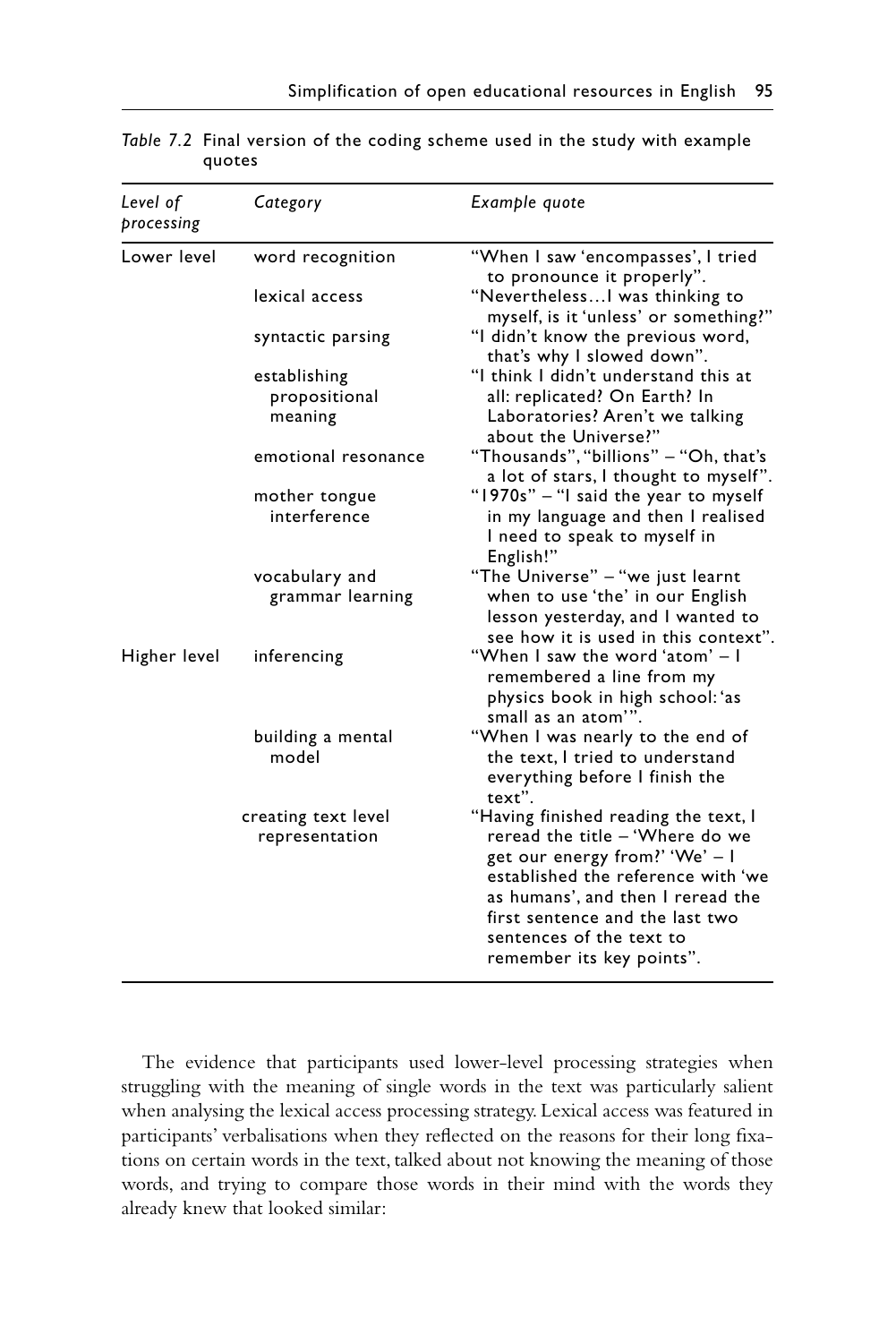Participant 3: I confused the word "scarce" with "scary". I think I looked at this word longer because I don't know the meaning of this word.

The other two strategies that constituted lower-level processing – syntactic parsing and establishing propositional meaning – were also used in the instances when participants could not understand the meaning of single words in the text. However, these strategies were used beyond fixating on only those single words and concerned fixating on larger lexical chunks in the sentence, such as word collocations and clauses. Both strategies were mostly associated with look-backs in the sentence. Syntactic parsing was used when participants tried to associate the meaning of a single word by looking back at a few surrounding words because they formed a conceptual unit together. Establishing propositional meaning was reported to be used when participants were looking back at larger context within a single sentence.

Participant 4: Maybe I focused on the word "reserves" and then looked back at a couple of preceding words because I tried to read these two or three words together rather than understand them separately [when talking about reading the collocation "fossil fuel reserves"] [syntactic parsing].

The three remaining strategies on the lower processing level, as presented in Table 7.2, were the additional categories added to the a priori coding scheme after the inductive coding cycle. These categories – emotional resonance, mother tongue interference, and vocabulary and grammar learning – mostly concerned fixations on single words. However, in some instances these strategies also included lookbacks at the preceding context in the sentence, similarly to the syntactic parsing and establishing propositional meaning strategies. Emotional resonance was reported by participants in the instances when the information they were reading in the text surprised them or resolved a previously held misconception about the fact described in the text. In some cases, participants also reflected on fixating on a word because they had strong emotional associations with it:

Participant 6: I think I focused on the temperature in the universe -273C, because I thought: oh, my God! How many degrees is that!

Mother tongue interference was closely connected with the lexical access processing described earlier. Among the reasons participants gave for fixating on certain words was the need to translate these words into their mother tongue to better understand their meaning. As part of the final category within lower-level processing, vocabulary and grammar learning, participants associated the long fixations they had during reading with their attempts to learn the use of certain language structures in the text:

Participant 7: I think I paid attention to such word combinations as "have been built" and "in the long term", "they will" because I want to understand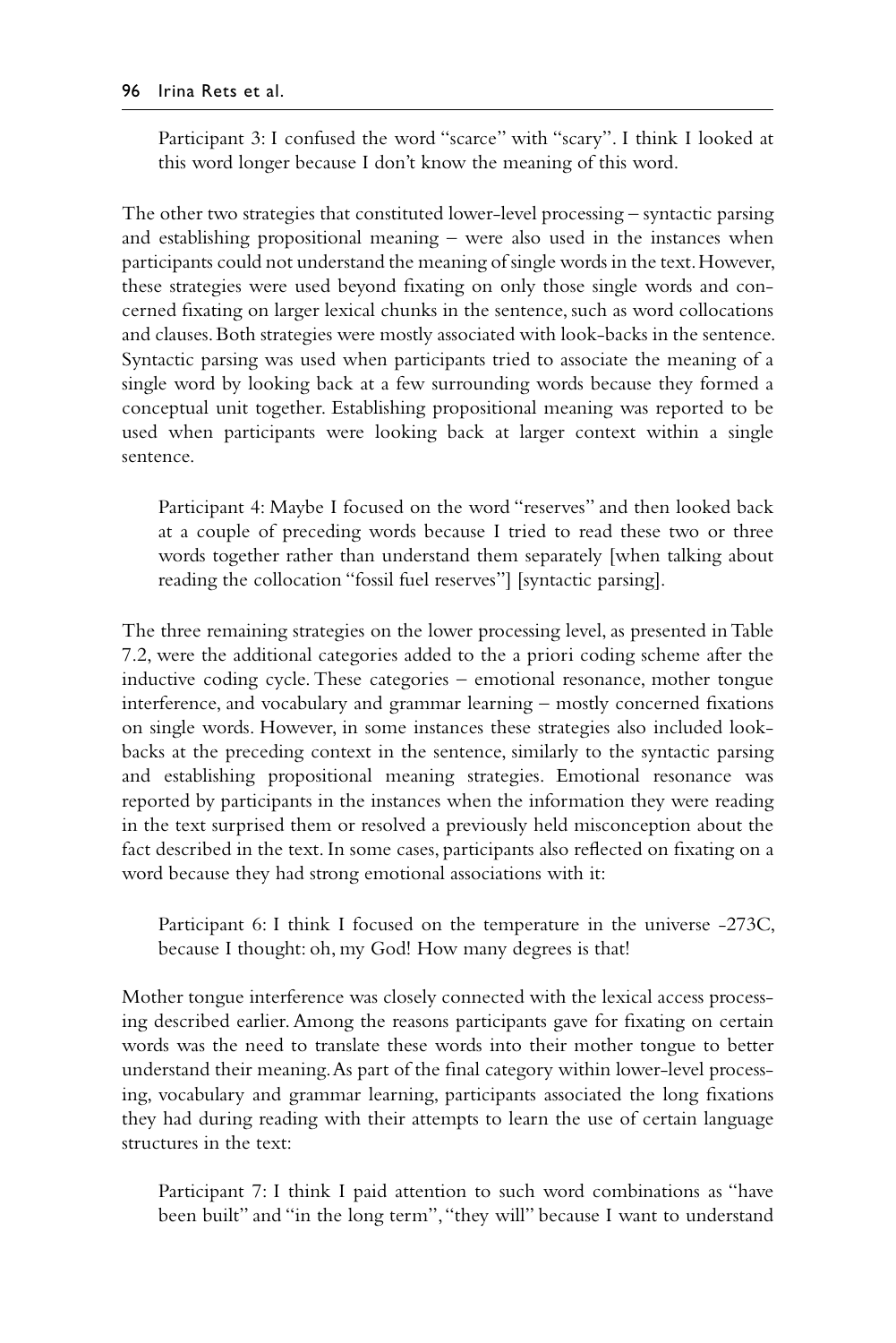better the grammar topic of tenses and time indications in English. It was interesting for me.

While lower-level processing included the strategies participants took to understand the text on a sentence level, the three categories within the higher-level processing – inferencing, building a mental model, and creating text level representation – were concerned with participants integrating sentences in the text together into a cohesive whole.

Participants used inferencing strategy when they tried to activate their background knowledge of the topic of the text to understand better what was being read, or to interpret the meaning of a series of words in a paragraph using their everyday experience. Similar to the emotional resonance processing, inferencing mostly concerned factual information in the text: geographical places, numbers, historical events:

Participant 2: When I read "Gulf War", at first, I confused it with the WWII but then I realized it is a different event.

Building a mental model was used by participants to either confirm their understanding of how ideas in the text were developed, or to resolve any conflicting understanding they had when reading the different parts of the text. In contrast, the strategy of creating text level representation was mostly used when participants tried to apprehend what the text was going to be about when reading the title and opening sentences, or to rehearse the key points in the text to remember them better:

Participant 5: When I finished reading the text, I looked back at any numbers, places, factual info that the text contained to make sure I remember them, as well as the last two sentences in the text. Usually these are the key points to take away from the text [creating text level representation].

A recurring observation that was made during the qualitative data analysis concerned the plasticity of cognitive processing. In cases when the use of one cognitive processing strategy did not facilitate text comprehension, participants reported having turned to another processing strategy to compensate for this failure. To exemplify, if lexical access was unsuccessful, participants would turn to syntactic parsing, establishing propositional meaning or building a mental model to make a better use of the context of the text:

Participant 8: I don't know the word "overwhelmingly" and that's why I couldn't understand the preceding sentence and went back to re-reading the previous one [establishing propositional meaning].

# *7.4.2 Cognitive processing in authentic versus simplified OERs*

The analysis of the eye-tracking replays showed that there were more fixations and look-backs to discuss in each participant's gaze plot video that corresponded to their reading of the authentic OER. Thus, in order to proceed to the analysis of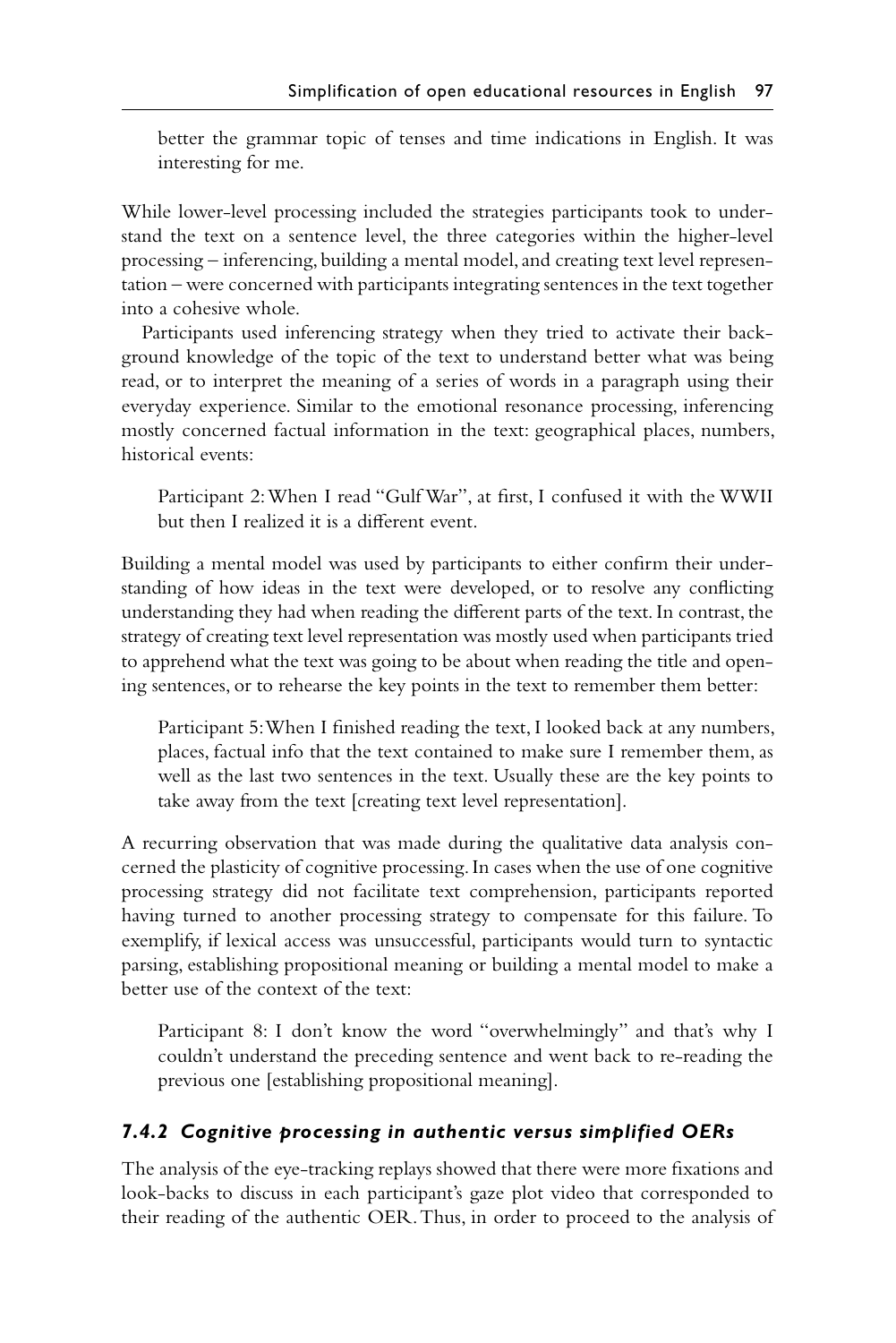stimulated recall interviews and identify the frequency of use of each cognitive processing strategy, the number of each processing strategy from the content analysis was divided by the total number of processing strategies. By calculating this relative measure, it was possible to control for this difference in the amount of cognitive processes verbalised by participants during their reading of authentic and simplified texts.

The results of the stimulated recall data analysis are presented in Table 7.3, which gives an indication of the amount of use of the different cognitive processes in the total number of readings of authentic OERs  $(n = 9 \text{ readings} / \text{stimulated recall})$ interview sessions) and simplified OERs  $(n = 9)$ . No comparative statistics were run because of the relatively small sample size in this research.

Overall, the most used processes for both authentic and simplified texts, as judged by the relative frequencies of categories' occurrence in participants' verbalisations, were lower-level processes – lexical access, establishing propositional meaning and syntactic parsing. When exploring the differences in the frequency of use of different cognitive processing strategies for authentic vs. simplified OERs, three main differences became apparent. The key difference was in the amount of use of lower- vs. higher-level processing. Participants seemed to rely substantially less on lower-level processing when reading simplified OERs, as compared to their reading of the authentic texts. As has been outlined in the previous section, lexical access, syntactic parsing, and establishing propositional meaning were mainly employed when participants tried to resolve confusion in understanding the meaning of single words or clauses they encountered in the text. Using fewer strategies within these three categories for simplified OERs might indicate that participants experienced fewer comprehension difficulties, and their reading of the simplified

| Level of processing | Category                                 | Authentic OER<br>$n = 9$ | Simplified OER<br>$n = 9$ |
|---------------------|------------------------------------------|--------------------------|---------------------------|
| Lower level         | word recognition                         | 7                        | 3                         |
|                     | lexical access                           | 66                       | 43                        |
|                     | syntactic parsing                        | 40                       | 28                        |
|                     | establishing<br>propositional<br>meaning | 45                       | 36                        |
|                     | emotional resonance                      |                          | H                         |
|                     | mother tongue<br>interference            | 4                        | 5                         |
|                     | vocabulary and<br>grammar learning       | 6                        | 0                         |
| Higher level        | inferencing                              | 5                        | 12                        |
|                     | building a mental<br>model               | 15                       | 25                        |
|                     | creating text level<br>representation    | Н                        | 10                        |

*Table 7.3* [Stimulated recall data analysis results: authentic vs. simplified OERs](#page--1-0)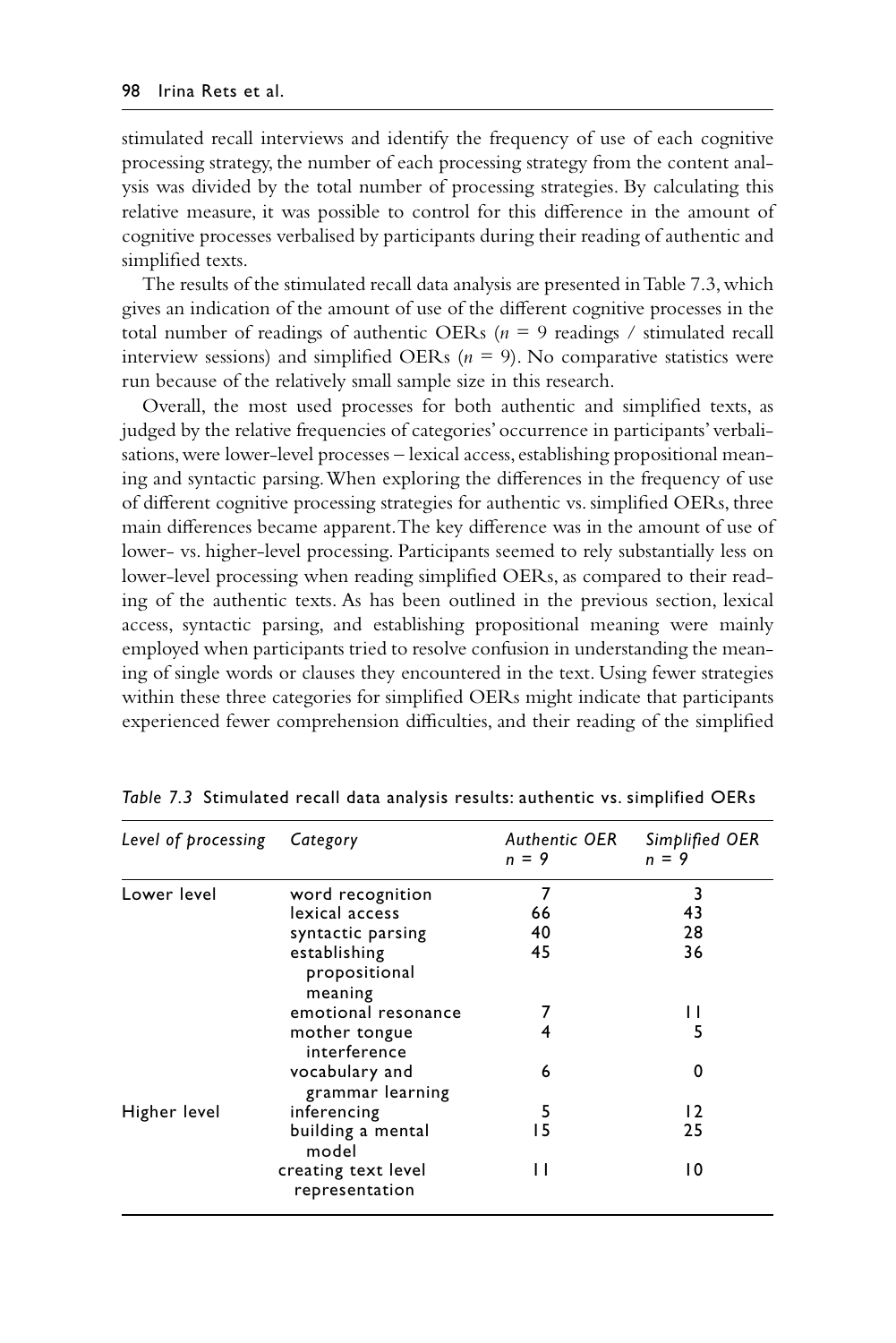OERs was smoother. In contrast, increased use of higher-level processing, particularly inferencing and building a mental model, when reading the simplified OERs indicates that participants had more capacity for connecting the text to their personal experiences and focus on the main themes of the text. Among the higherlevel processing strategies, creating text level representation was used slightly less when reading the simplified OERs. A potential explanation of this finding could be that participants did not have to take an additional effort, reread and rehearse the text as they might have had more capacity to understand the text well during their initial reading.

The other two differences in the use of processing strategies for authentic vs. simplified OERs concerned the frequency of use of the strategies that were added to the coding scheme after the inductive coding cycle. On the one hand, "vocabulary and grammar learning" was mentioned only with the authentic OERs. On the other hand, as can also be seen from Table 7.3, the use of the strategy "emotional resonance" was slightly higher for the simplified OERs, as compared to the authentic texts. The latter finding suggests that, similarly to the case with higherlevel processing, participants might have had more working memory capacity available to ponder over the simplified texts and to resolve a previously held misconception about a fact described in the text, or to draw stronger emotional associations with it. The frequency of appearance of "mother tongue interference" strategy was largely similar between the reading of authentic and simplified OER, which suggests that at times participants turned to the resources of their mother tongue to understand the texts, irrespective of the complexity of these texts.

# **7.5 Discussion**

Open educational resources (OERs) are learning, teaching and research materials in any format and medium that are freely available in the public domain. Although pioneered with the intent to widen access to education globally, very few studies explored solutions on how to improve their accessibility to non-native English speakers (NNES). Chapter 7 aimed to obtain emerging evidence on the effect of OER text simplification on text processing of NNES at lower levels of proficiency, using qualitative evidence from eye-tracking. To that end, this research focused on comparing the frequency of use of different cognitive processing strategies at lowerand higher-levels of processing, as verbalised by participants in the eye-tracking stimulated recall sessions after they had read an authentic and a simplified OER.

Chapter 7 showed that participants engaged in a wide range of cognitive processing when reading both authentic and simplified texts. This finding is partly in line with the earlier test validation studies that used eye-tracking stimulated recalls (e.g., Brunfaut & McCray, 2015) and showed that the entire spectrum of processes specified in the central core of the Khalifa and Weir (2009) model were elicited by the test questions during reading. Yet, Brunfaut and McCray (2015) also found that the frequency of use of lower- and higher-level strategies was largely similar across the sample. In contrast to this research, the research at the centre of this chapter identified proportionally lower reported usage of higher-level processing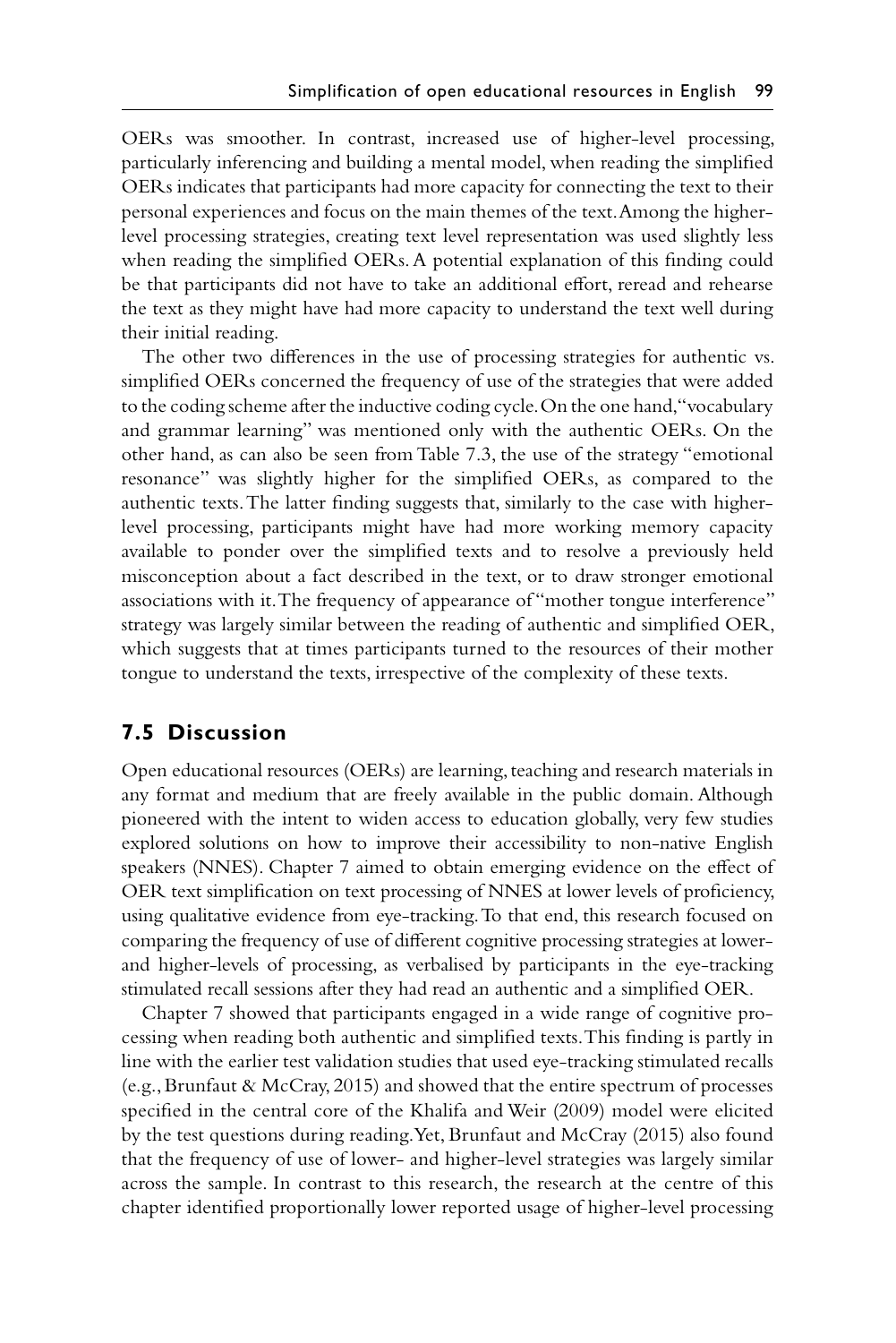(inferencing, building a mental model and creating text level representation) when reading both authentic and simplified OERs.

Overall, the most used processes in this research were lexical access, syntactic parsing and establishing propositional meaning, as evidenced in the stimulated recall data. This finding might be due to the fact that participants knew there would be no comprehension assessment after reading. Reading the text for an immediate comprehension test is likely to have elicited a wider use of different cognitive processing strategies when reading authentic and simplified texts. This finding might also be due to the proficiency level of participants in this research. As has been shown in the study of Brunfaut and McCray (2015), participants at lower levels of language proficiency used lower-level processing strategies more frequently than participants at higher levels of proficiency. This could be the case in this research, where all recruited participants were from an intermediate (B1) English language course.

In the comparison of the frequency of use of different cognitive processing strategies when reading authentic vs. simplified texts one key difference was observed in the amount of use of lower- vs. higher-level processing. Although lower-level processing was still dominant, participants seemed to rely less on the use of lowerlevel processing in the simplified OER. To exemplify, the use of "lexical access" strategy implied that participants made an effort to understand the meaning of a word in the sentence (Khalifa & Weir, 2009). The less frequent use of this strategy during the reading of the simplified OERs suggests that participants had fewer points of confusion or doubt about the meaning of a word, as compared to their reading of the authentic texts. This tendency was also observed when exploring the replays in the eye-tracking software which showed that there were fewer areas in the simplified texts where participants had to stop and make long fixations.

Chapter 7 also provided some empirical evidence that text simplification facilitated higher-level text processing. The categories that concerned higher-level processing occurred more frequently in participants' verbalisations for the simplified OERs, as compared to their reflections on authentic OER reading. It can be assumed that participants had fewer instances where they had to use lexical access and other lower-level processing strategies to understand the text on a sentence level. Besides the use of lower- vs. higher-level processing, another difference in processing of authentic vs. simplified OER concerned the frequency of use of the "emotional resonance" strategy. Since in this research "emotional resonance" referred to the instances where participants talked about feeling surprised, as well as about their emotional associations or ability to learn a new fact from the text, this strategy can also represent situational interest. Situational interest is defined as a relatively short-lived psychological state of focused attention, curiosity, and positive affect (Soemer & Schiefele, 2019). When defined through the lens of situational interest, the evidence from this chapter concerning the increase in emotional resonance when reading the simplified OERs is in line with the study of Soemer and Schiefele (2019). The authors showed that more difficult texts were perceived by the readers to be less interesting, and less interest, in turn, was associated with reduced focus of the readers towards the text. The finding of this research on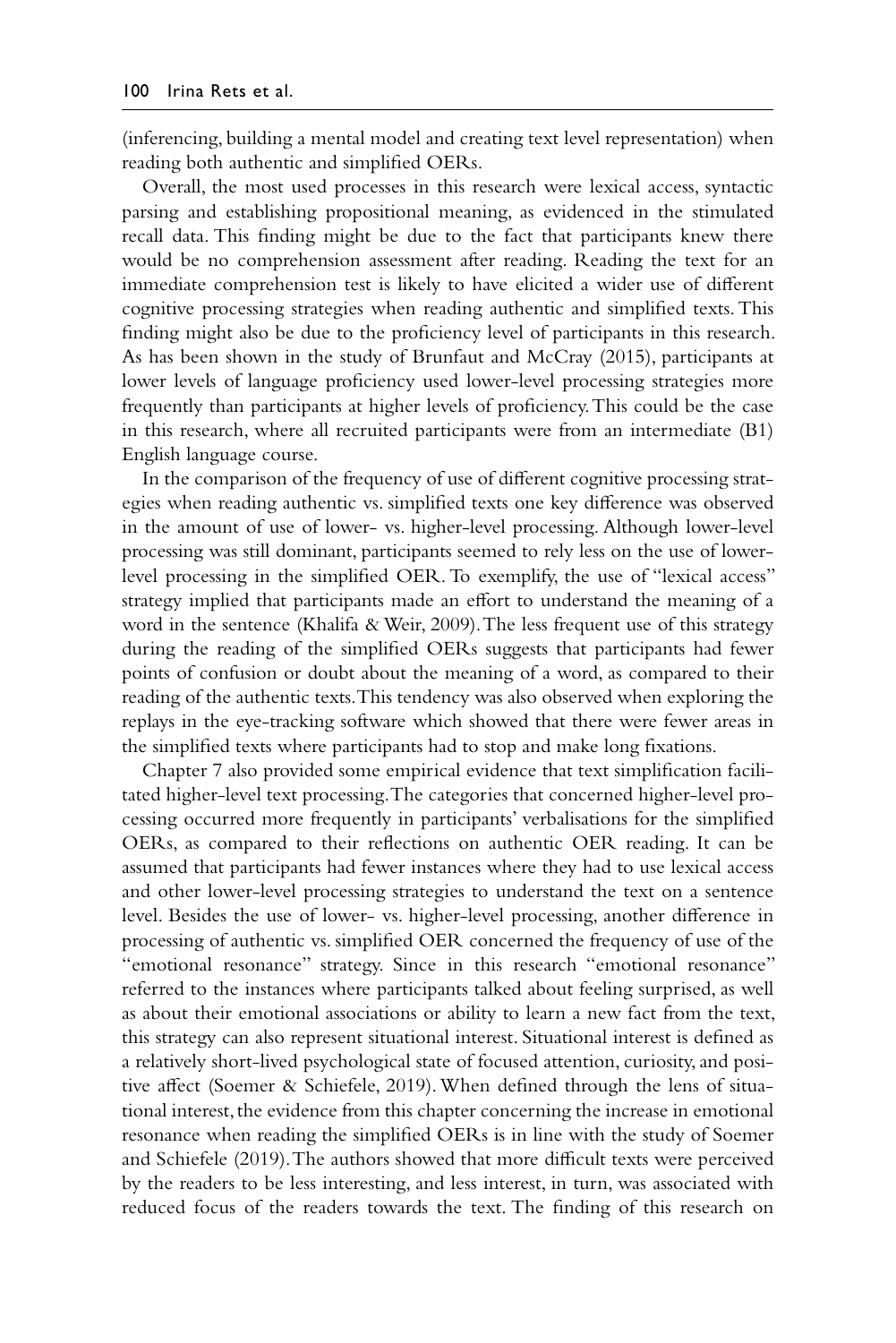increased emotional resonance to the simplified text suggests that text simplification provides opportunities for the creation of stronger bonds between linguistic and emotional content, which is an aid for foreign language reading. Drawing from the aforementioned piece of evidence in the literature (Soemer & Schiefele, 2019), higher emotional resonance suggests a positive effect of text simplification on text processing among NNES.

The final difference in processing of authentic vs. simplified OERs was the use of the strategy "vocabulary and grammar learning". This strategy was mentioned only with the authentic texts. The reason for that might be a higher lexical diversity of the authentic OERs, which might have given participants more instances of exposure to various lexis and grammar structures. Thus, this finding suggests that simplified texts may limit incidental vocabulary learning. However, since learning with OERs is primarily concerned with subject content comprehension, rather than with language acquisition, incidental vocabulary learning might not have immediate relevance in this context.

#### *7.5.1 Implications for practice*

Chapter 7 provided emerging evidence in support of the use of text simplification to increase linguistic accessibility of OERs to NNES. The important practical implication from this research is to encourage OER material writers to check the text complexity level of their materials prior to publication and to linguistically simplify them, where possible. Simplification strategies such as splitting sentences, choosing words of a shorter length and higher frequency, using fewer nouns and more connectives between/within sentences have a beneficial effect on the text processing of NNES. Simplification stimulates greater focus and more interest towards the content of the text. As long as the linguistic accessibility of open education is being ignored, and OERs continue to draw on native speaker capital in language, the capacity of these resources to widen access to quality education will only remain that: a potential.

## **References**

- Brunfaut, T., & McCray, G. (2015). Looking into test-takers' cognitive processes whilst completing reading tasks: a mixed-method eye-tracking and stimulated recall study (ARAGS Research Reports Online). Retrieved April 2, 2021, from [http://eprints.lancs.](http://eprints.lancs.ac.uk) [ac.uk/72005/1/Brunfaut\\_and\\_McCray\\_final\\_report\\_FINAL.pdf](http://eprints.lancs.ac.uk)
- Casserly, C., & DeBarger, A. (2020). Recent trends in global OER research & implications for the future of the open education field. *Paper presented at OER19 conference*, 11 April 2019, Galway, Ireland.
- Catrysse, L., Gijbels, D., & Donche, V. (2018). It is not only about the depth of processing: what if eye am not interested in the text? *Learning and Instruction*, 58, 284–294.
- Cobo, C. (2013). Exploration of open educational resources in non-English speaking communities. *International Review of Research in Open and Distance Learning*, 14(2), 106–128.
- Conklin, K., Pellicer-Sánchez, A., & Carrol, G. (2018). *Eye-tracking: a guide for applied linguistics research*. Cambridge: Cambridge University Press.